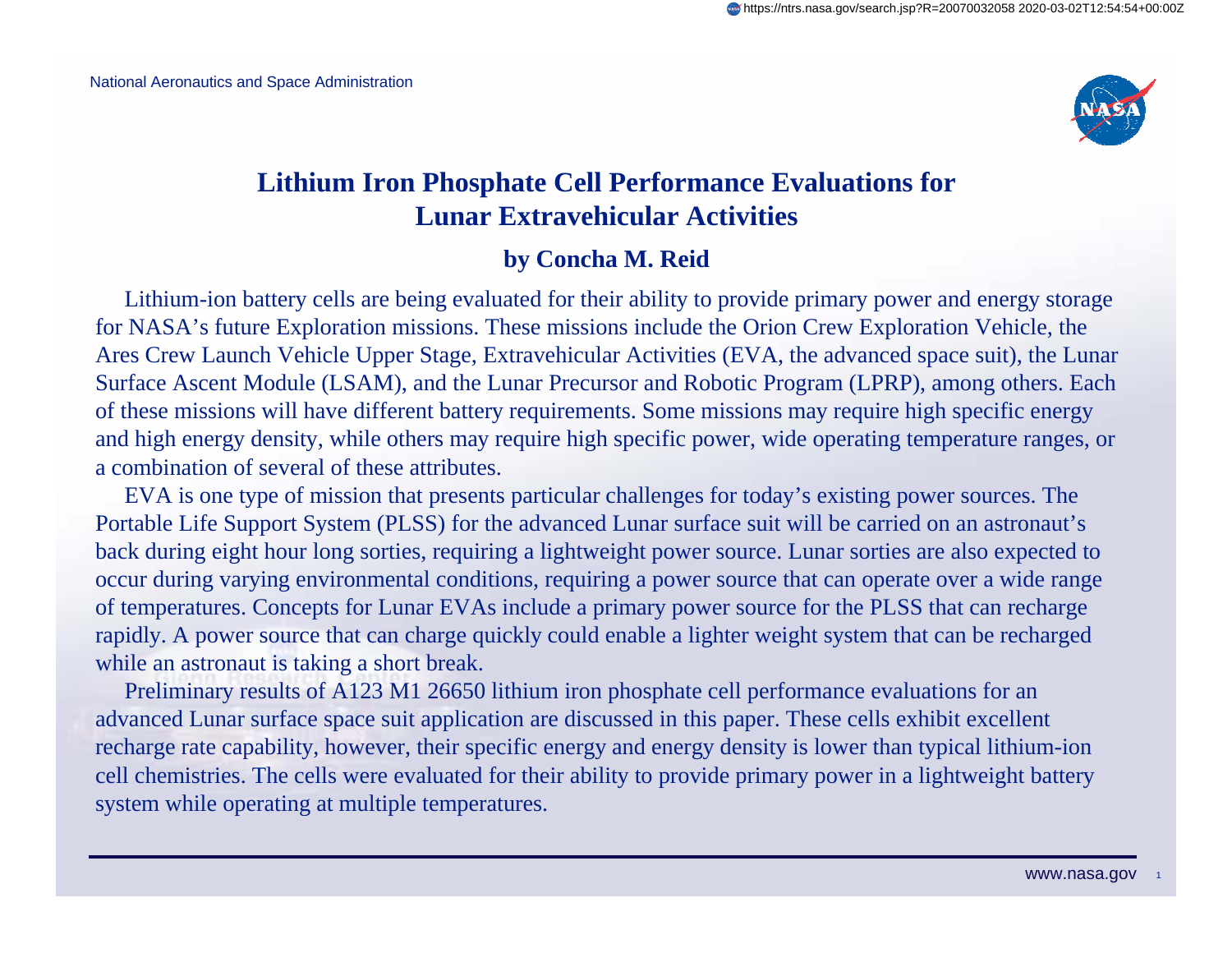

## Lithium Iron Phosphate Cell Performance Evaluations for Lunar Extravehicular Activities

#### Concha ReidNASA Glenn Research Center 10<sup>th</sup> Electrochemical Power Sources R&D Symposium Williamsburg, VA Glenn Research Center 20-23 Aug 2007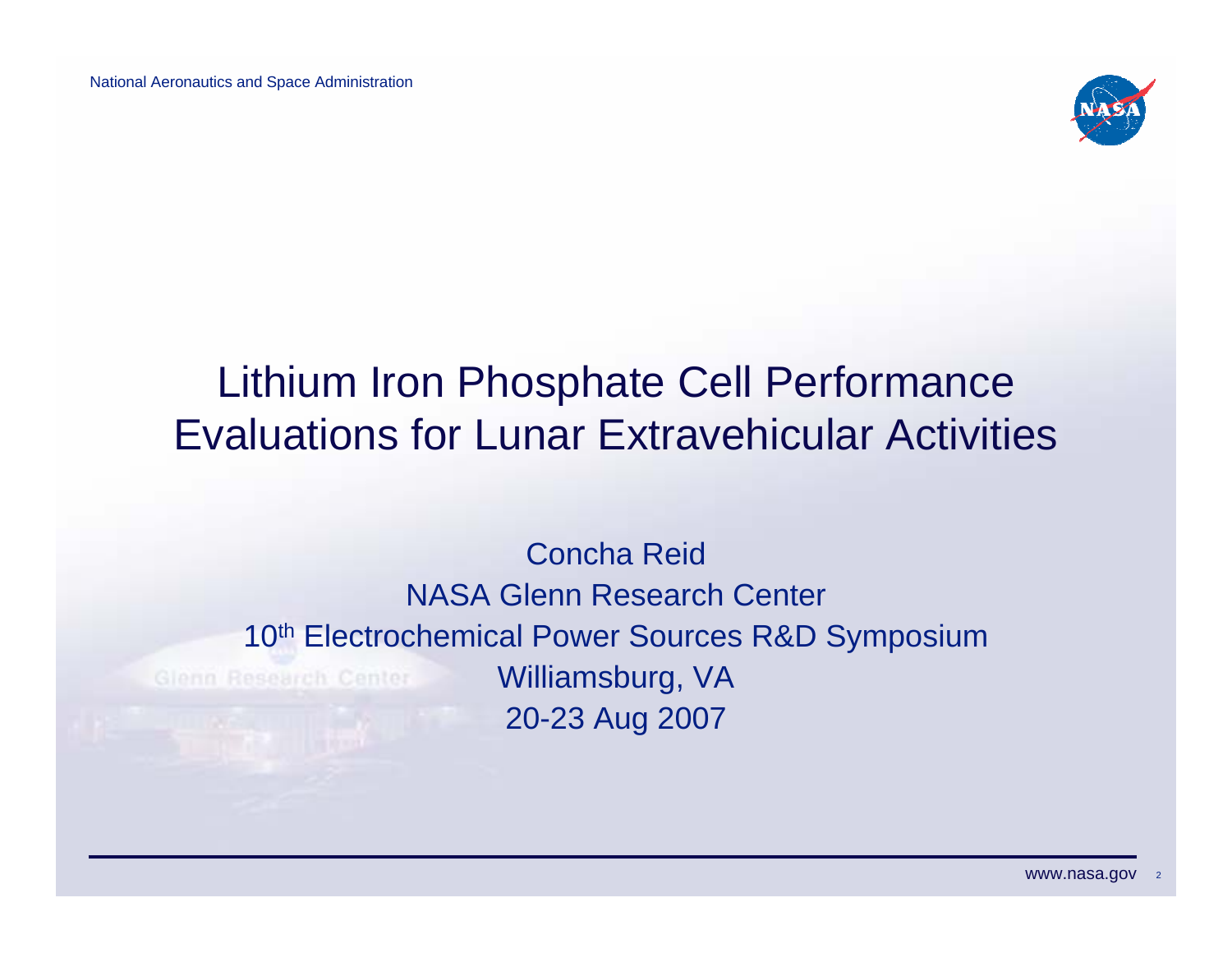

- • NASA will require energy storage for many of its upcoming Exploration missions
- Lunar and Planetary Exploration will require battery operation under charge and discharge conditions and in environments that differ from LEO and GEO applications
	- Battery requirements vary widely based on the mission
	- Mass reduction is critical to meet launch weight targets
	- Lithium-ion (Li-ion) batteries are baselined for many applications
	- Safety is critical
		- Human-rated systems will be required for crewed missions
		- $\triangleright$  Stricter qualification processes
	- ¾ Safety issues with Li-ion chemistry must be adequately addressed
		- Projected cycle life requirements are not challenging for Li-ion systems, however long shelf life will be required for many missions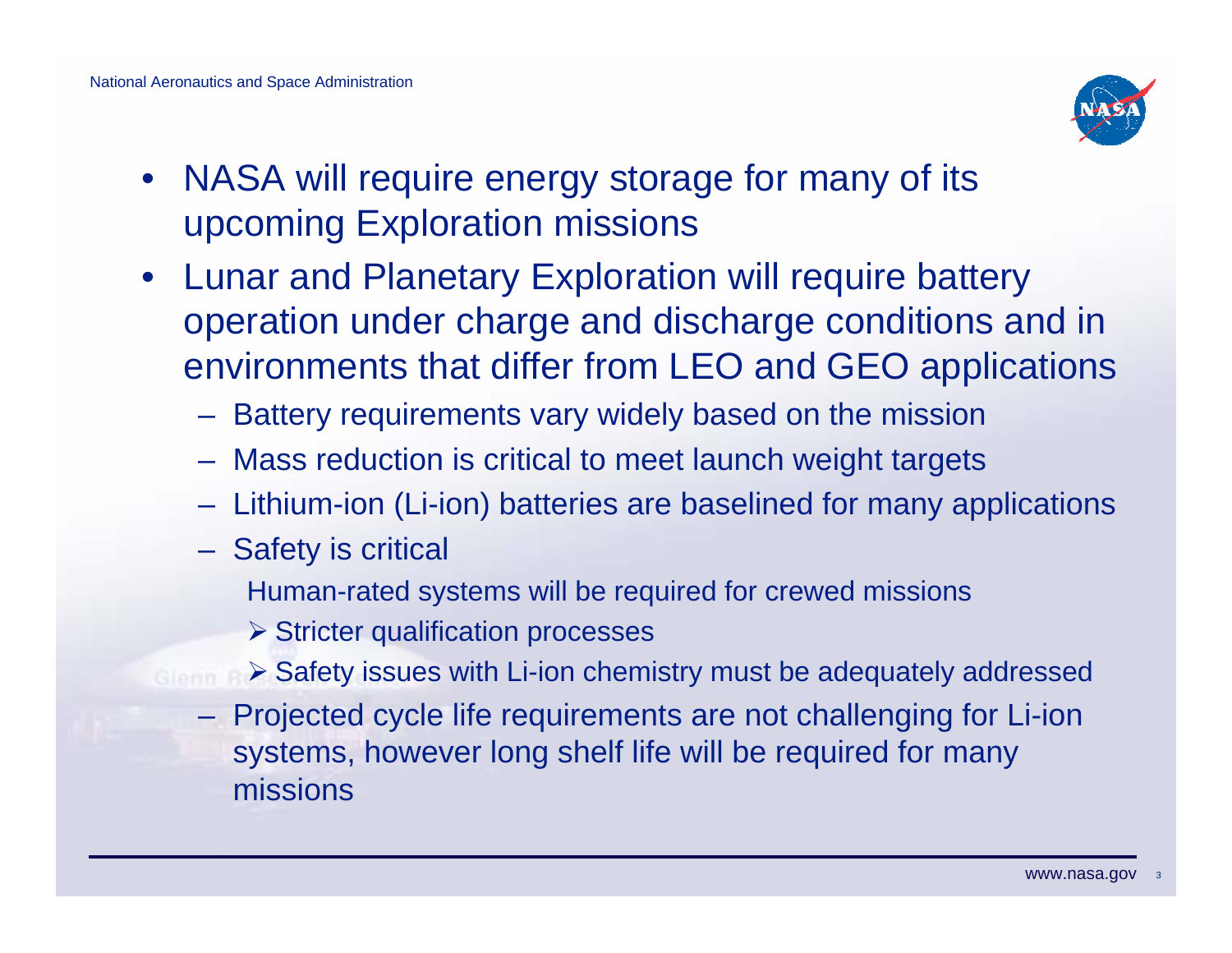

### Constellation Elements that will Require Energy Storage

- •Lunar Precursor Robotic Program (LPRP)
- • Orion Crew Exploration Vehicle (CEV)
	- Service Module, Command Module
	- Human-rated mission
		- Basic requirements High specific energy and energy density
- Ares I Crew Launch Vehicle (CLV)
	- Upper Stage (US) and Interstage Roll Control
	- Human-rated mission
		- Basic requirements High specific power
- Ares V Cargo Launch Vehicle (CaLV)
- Extravehicular Activities (EVA)
	- Space suit power system
	- Human-rated mission
		- Basic requirements High specific energy and energy density, wide operating temperature, low discharge rate, rapid recharge capability
- • Lunar Surface Access Module (LSAM)
	- LEO phase, LLO phase, Ascent phase (from Lunar Surface)
	- Human-rated mission
- •Rovers
- •Landers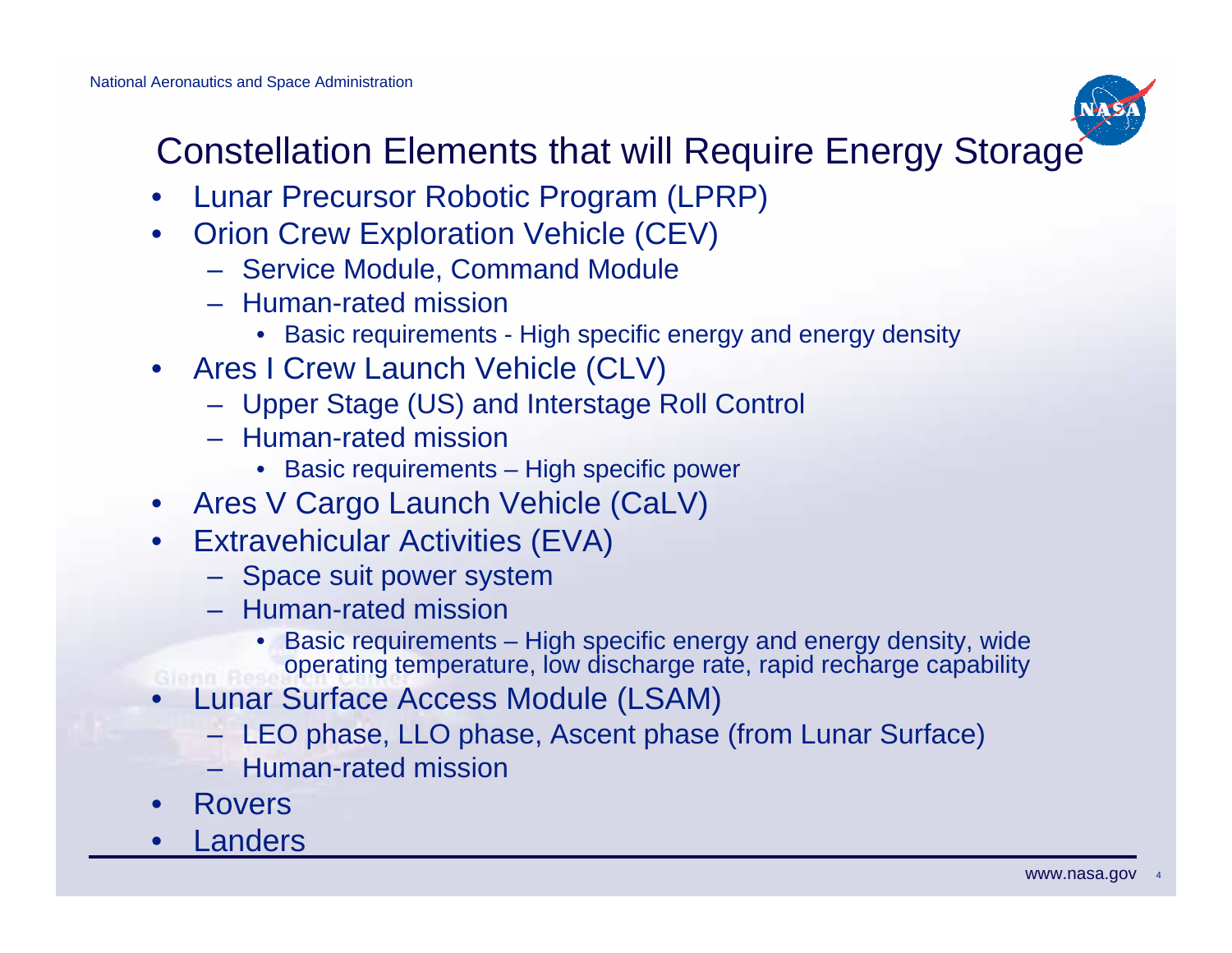

- Performance Testing Goals for NASA's Exploration missions
	- Develop a general performance characterization database for Li-ion cells (voltage response, current and temperature capability, impedance)
	- Quantify ability of Li-ion cells to meet projected requirements
	- Perform mission profile testing on cells and batteries
	- Determine gaps in the ability of current technology to meet future needs so research investments can be focused
- Presentation will discuss results of cell performance evaluations for EVA missions

 Spacesuit Portable Life Support System for Lunar MissionsGlenn Research Center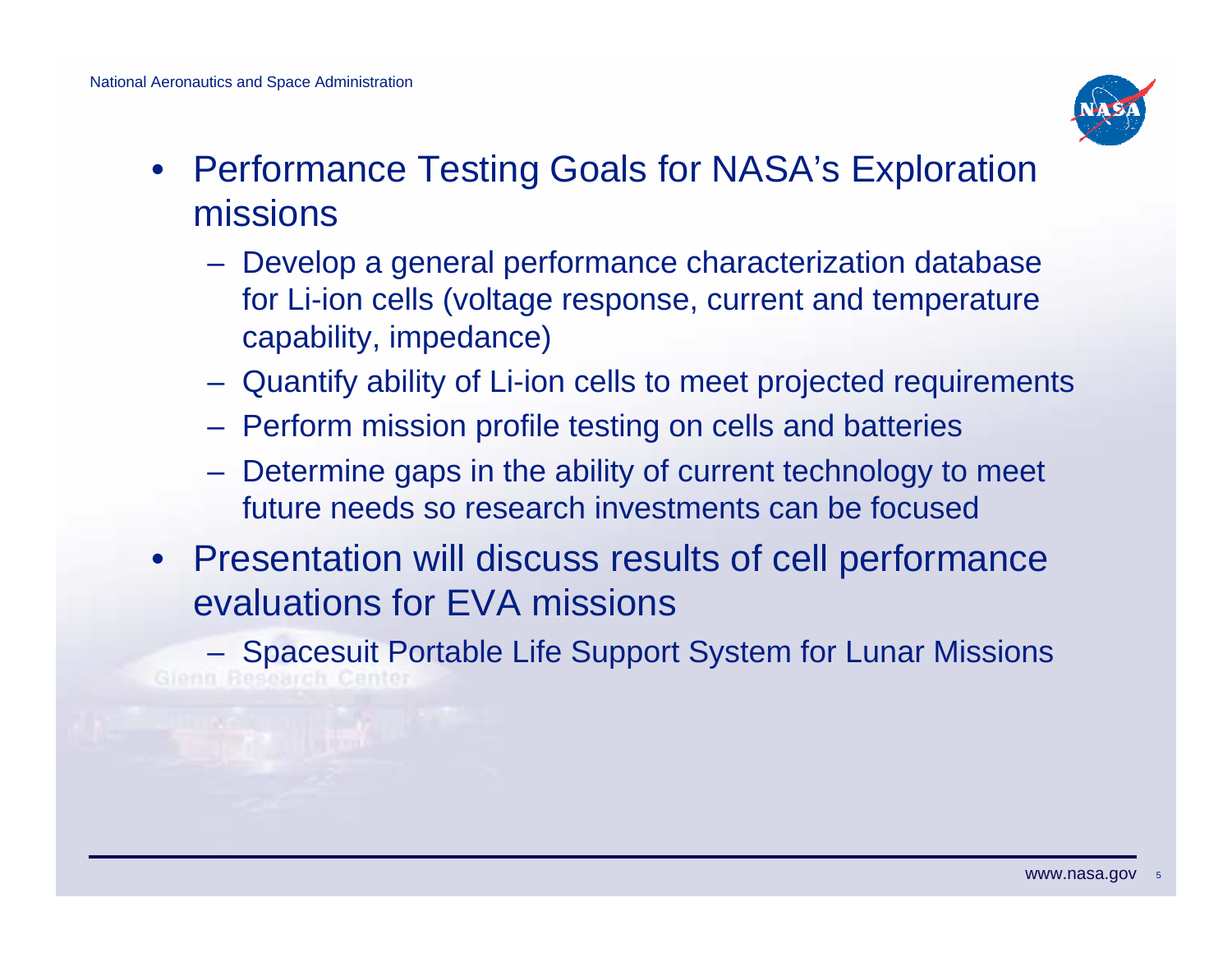

EVA Spacesuit Portable Life Support System (PLSS) for Lunar Surface Exploration

- Will provide power for astronaut life support
- Sorties will last about 8 hours
- Low mass is enabling. Current life support system is heavy, but is used in zero-G. Goal to reduce current PLSS battery mass by about 45%
	- Current battery is silver-zinc
	- Current battery weighs approximately 15 lbs (6.8 kg)
- Notional power profiles were constructed based on current spacesuit life support system requirements and expected lunar surface conditions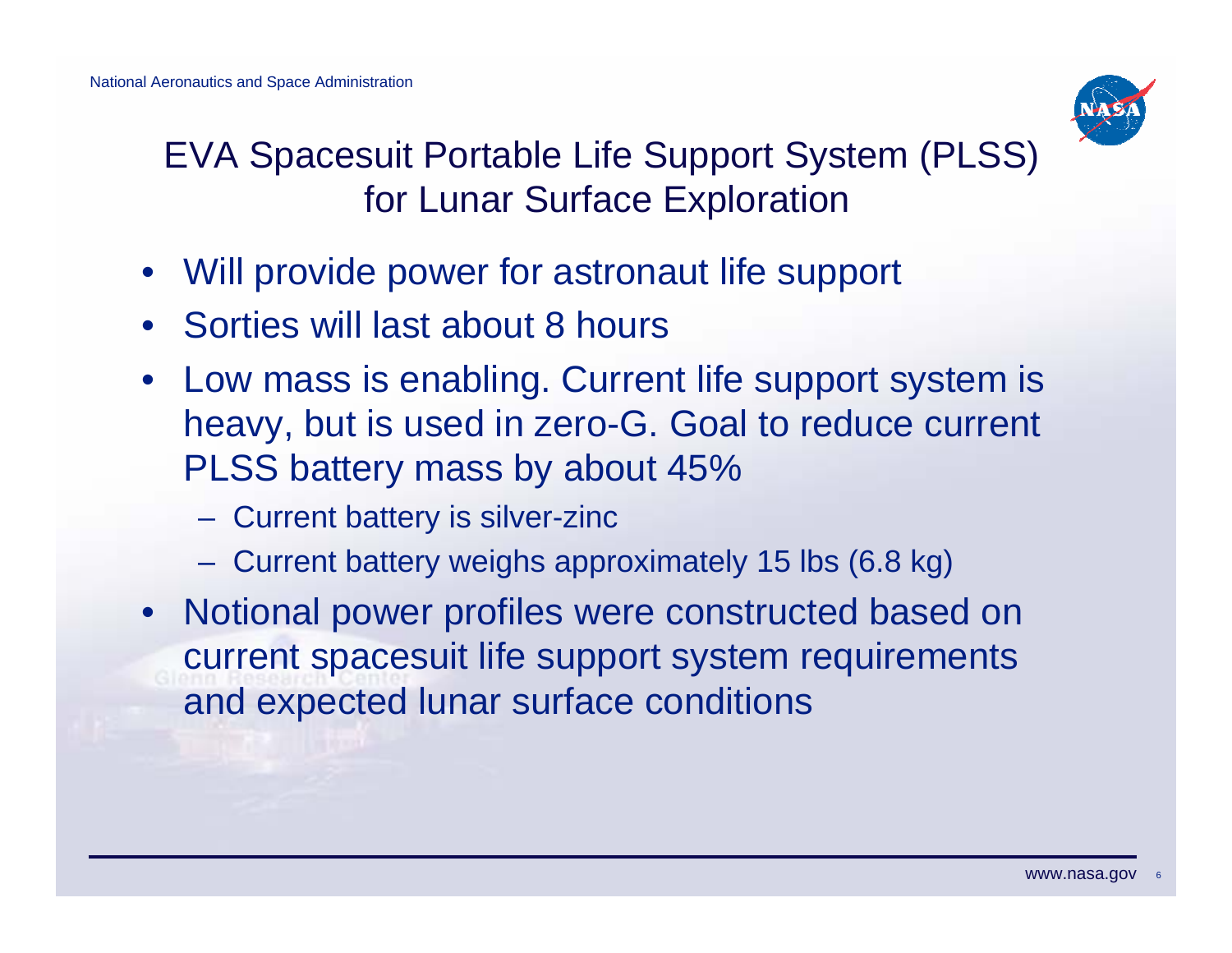

### Notional EVA PLSS Requirements for Lunar Surface Ops

| <b>Mission Duration</b>                             | 8 hours                                                                                                                                                                                                            |  |  |
|-----------------------------------------------------|--------------------------------------------------------------------------------------------------------------------------------------------------------------------------------------------------------------------|--|--|
| <b>Number of Sorties</b>                            | $500+$                                                                                                                                                                                                             |  |  |
| <b>Nominal Voltage</b>                              | 18.5 V                                                                                                                                                                                                             |  |  |
| <b>Voltage Range</b>                                | 21V to 16V                                                                                                                                                                                                         |  |  |
| <b>Operating Temperature</b><br>Range (discharge)   | -60 to 60 degrees Celsius                                                                                                                                                                                          |  |  |
| <b>Average Load</b>                                 | 3.8 A continuous                                                                                                                                                                                                   |  |  |
| <b>Peak Load</b>                                    | 9.5 A pulse for 3 sec                                                                                                                                                                                              |  |  |
| Glenn Research Center<br><b>Profile description</b> | Base load of 3.8 A. 9.5 A pulse required at the<br>beginning of discharge to start PLSS fan. Battery must<br>be capable of restarting fan anytime during discharge,<br>so pulse will be repeated every 15 minutes. |  |  |

#### Mass minimization is a design goal.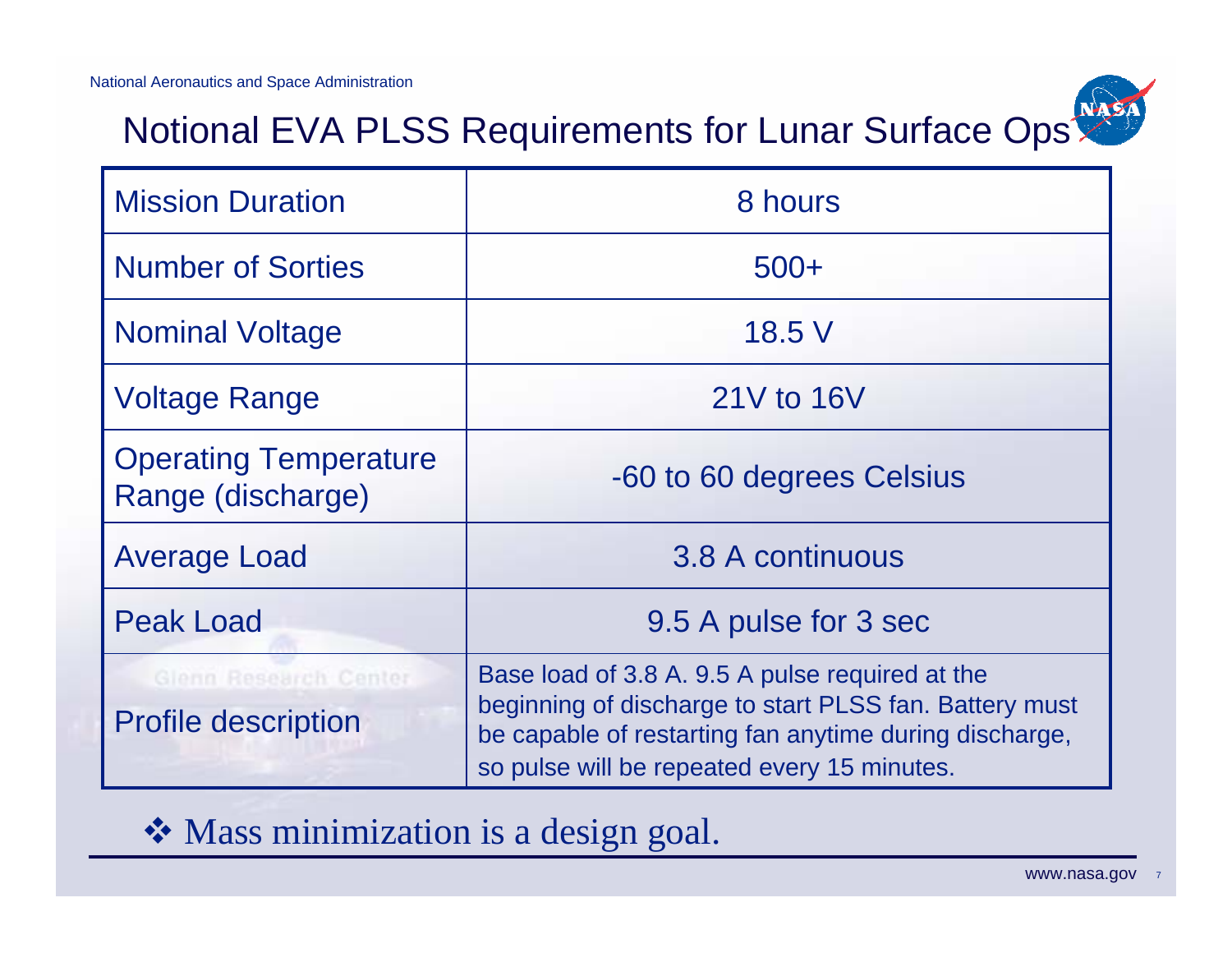

# Design Solutions

- • Options for attaining 8 hour mission examined
	- 1. Size battery for 8 hours
	- 2. Size battery for 4 hours, recharge midway through mission
	- 3. Size battery for 4 hours, replace with a spare midway through mission
- $\bullet$  4 hour cases can potentially save battery mass that must be carried by the astronaut
	- Extra batteries or chargers can be transported during or prior to EVA by a rover
- $\bullet$ 4 hour replace option will result in the lowest mass battery
- $\bullet$  4 hour recharge option will require a rapid recharge battery – Goal to recharge within 15 to 30 minutes
- • For sizing, end of life (EOL) is defined as the point when less than 80% of the capacity delivered on initial discharge is delivered. Therefore initial design was done for nominal discharge to 80% DOD.
- $\bullet$ Design voltage = nominal 18.5 volts
- $\bullet$ Minimum battery voltage = 16 volts
- Study considers 8 hour case and 4 hour rapid recharge case. Replace option not considered in this study
- $\cdot$  The 8 hour case using is shown for comparison purposes. A battery is typically optimized for the mission, so a high energy cell would be chosen to trade off against a cell that could rapidly recharge.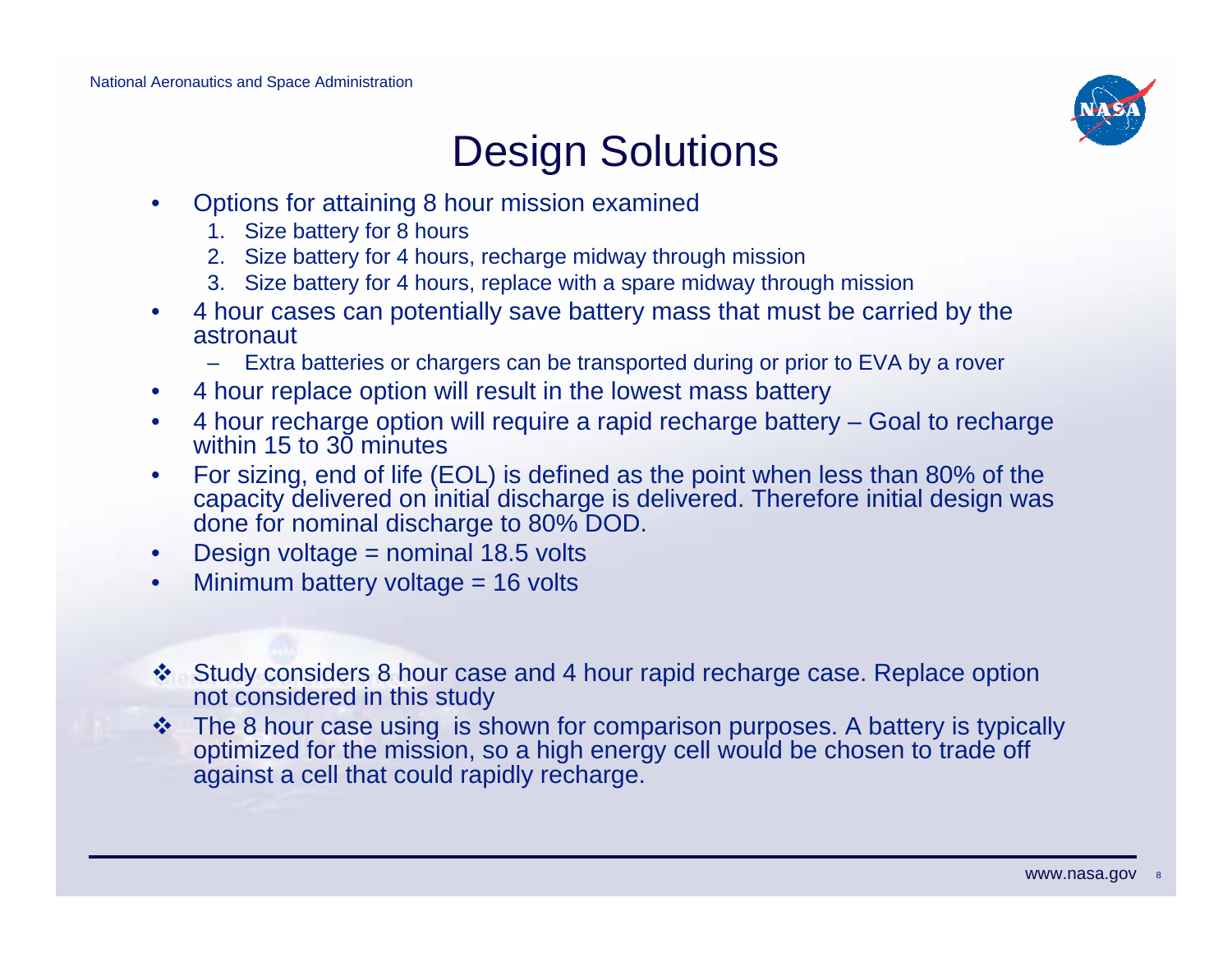

# Battery Performance Evaluation Approach

- Candidate cells chosen for performance testing
	- A123 Li-ion cells with iron phosphate cathode chemistry
		- Inherently safer cathode than standard Li-ion cathode
		- Rapid recharge capability could enable mission
		- Cells have a lower specific energy than Li-ion cells with standard cathode. A high specific energy cell would typically be chosen to trade off against a cell that could rapidly recharge. For this paper, the 8 hour case study was performed using A123 cells for comparison purposes.
- $\bullet$  Extensive performance testing done initially to determine cell capacity and voltage response at different charge rates, discharge rates, and temperatures
- $\bullet$  Results used to size a battery on paper and predict mass and volume
- • Scaled mission profiles run on single cells to verify performance (tests to determine if minimum voltage requirements are met)
- Results analyzed, adjustments to cell operating conditions made, and additional tests performed
- • Knowledge base formed from results, technology issues to address documented
- •Future performance testing as needed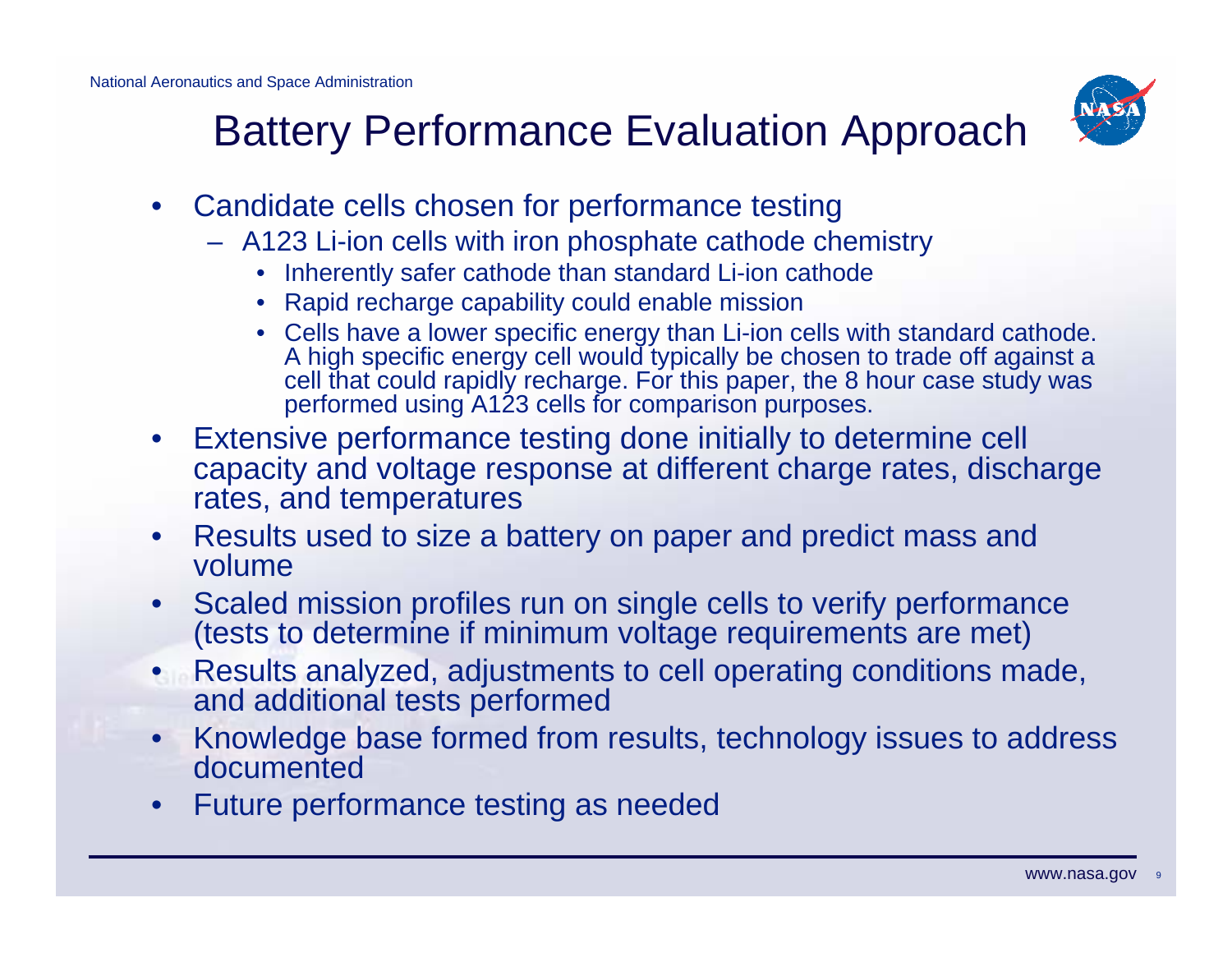

# A123 Lithium-Iron Phosphate Cell

| <b>Nameplate Capacity</b>                    | $2.3$ Ah                  |  |  |
|----------------------------------------------|---------------------------|--|--|
| <b>Cell Mass</b>                             | 72 grams                  |  |  |
| <b>Cell Volume</b>                           | 0.035 liters              |  |  |
| Nominal Voltage (C/2)                        | 3.3 volts                 |  |  |
| <b>Voltage Range</b>                         | $3.6*$ to 2 volts         |  |  |
| <b>Operating</b><br><b>Temperature Range</b> | -30 to 60 degrees Celsius |  |  |
| <b>Geometry</b><br>Clarin Possberth Contor   | <b>Cylindrical</b>        |  |  |

\*Higher voltages can be attained, but cycle life is sacrificed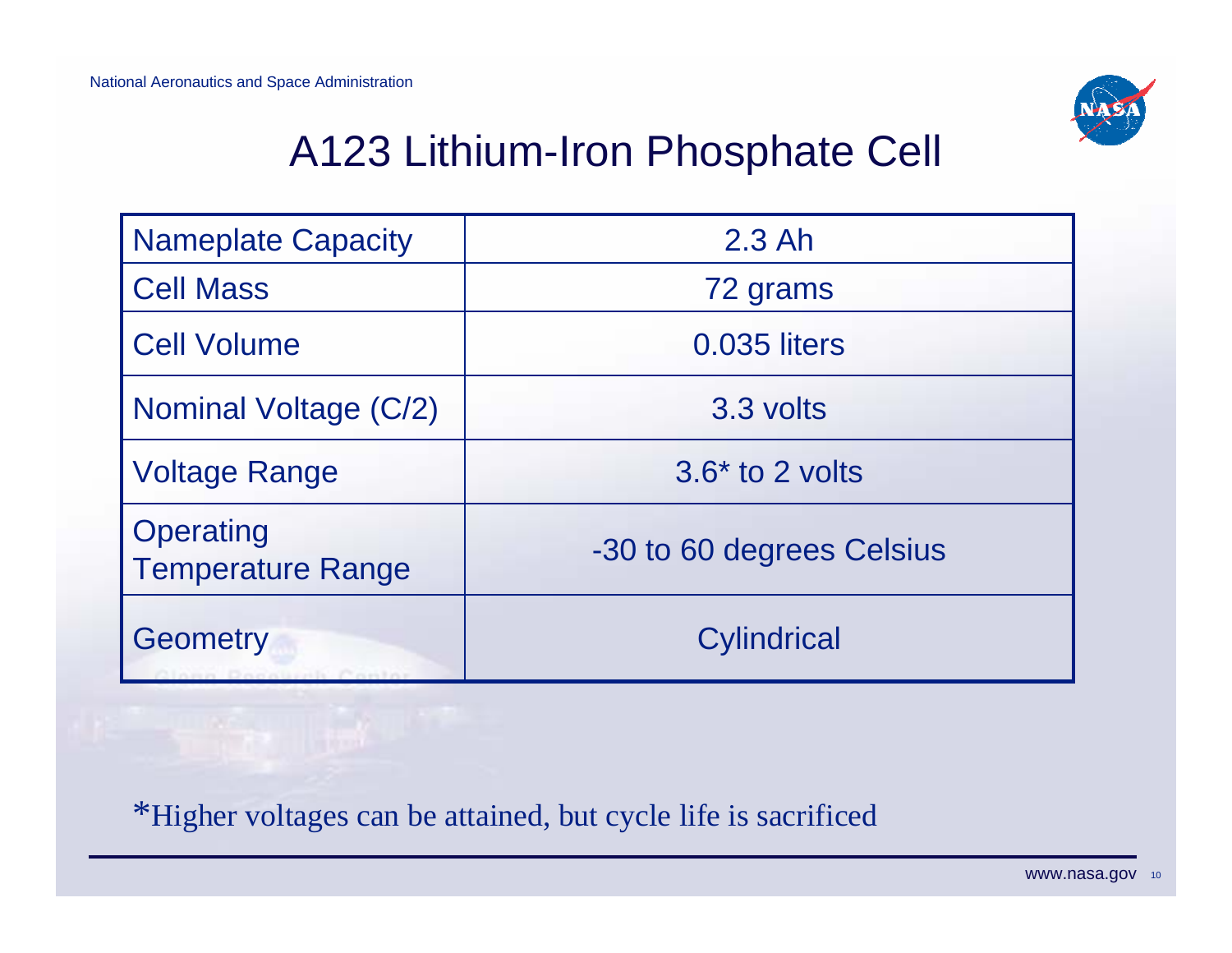

### Performance Testing Results 20 and -20 degrees C for Different Discharge Rates



•Charged at C/2 to 3.6V at discharge temperature, voltage held, taper limit of C/50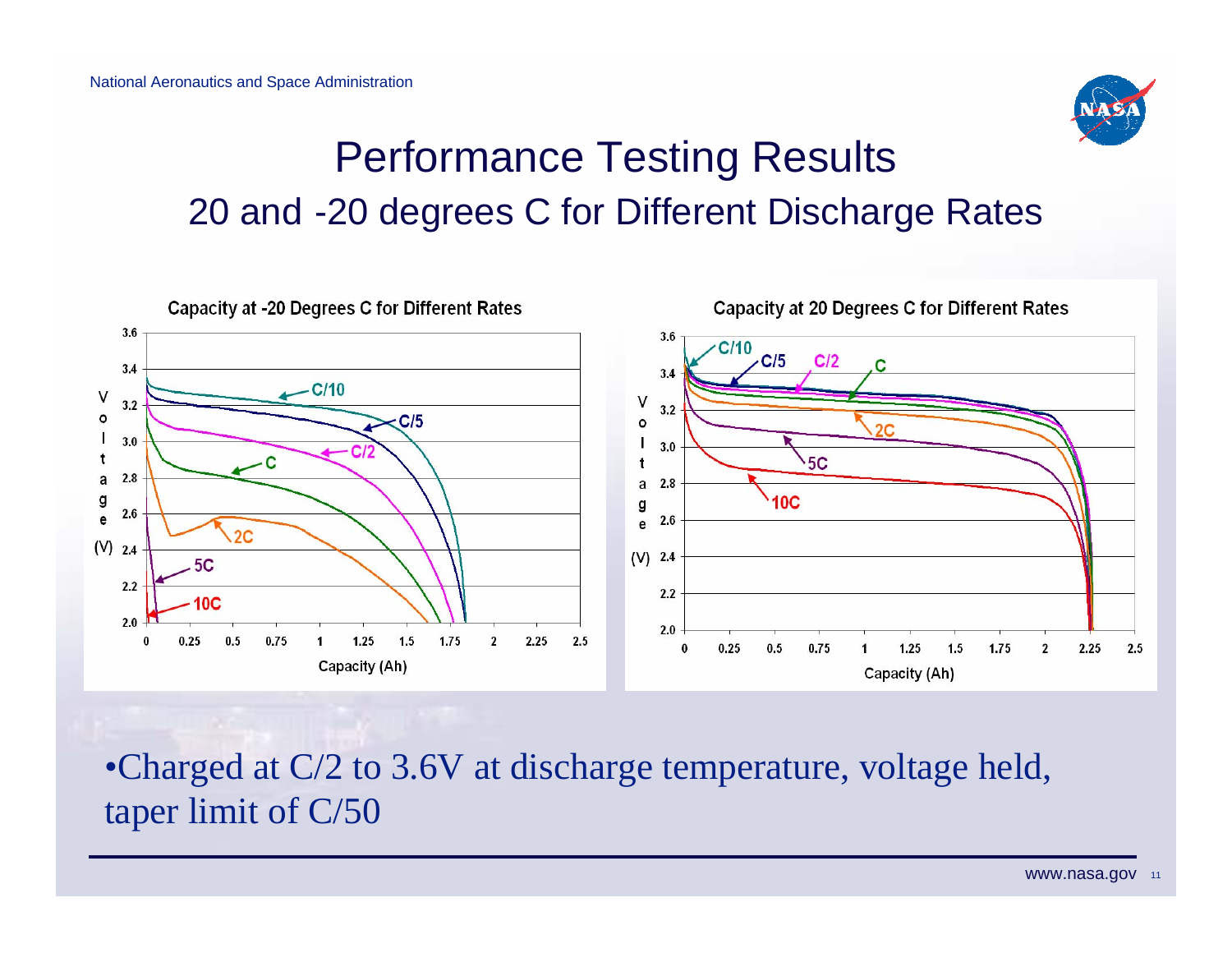

## Performance Testing Results



• Charged at C/2 to 3.6V at discharge temperature, voltage held, taper limit of C/50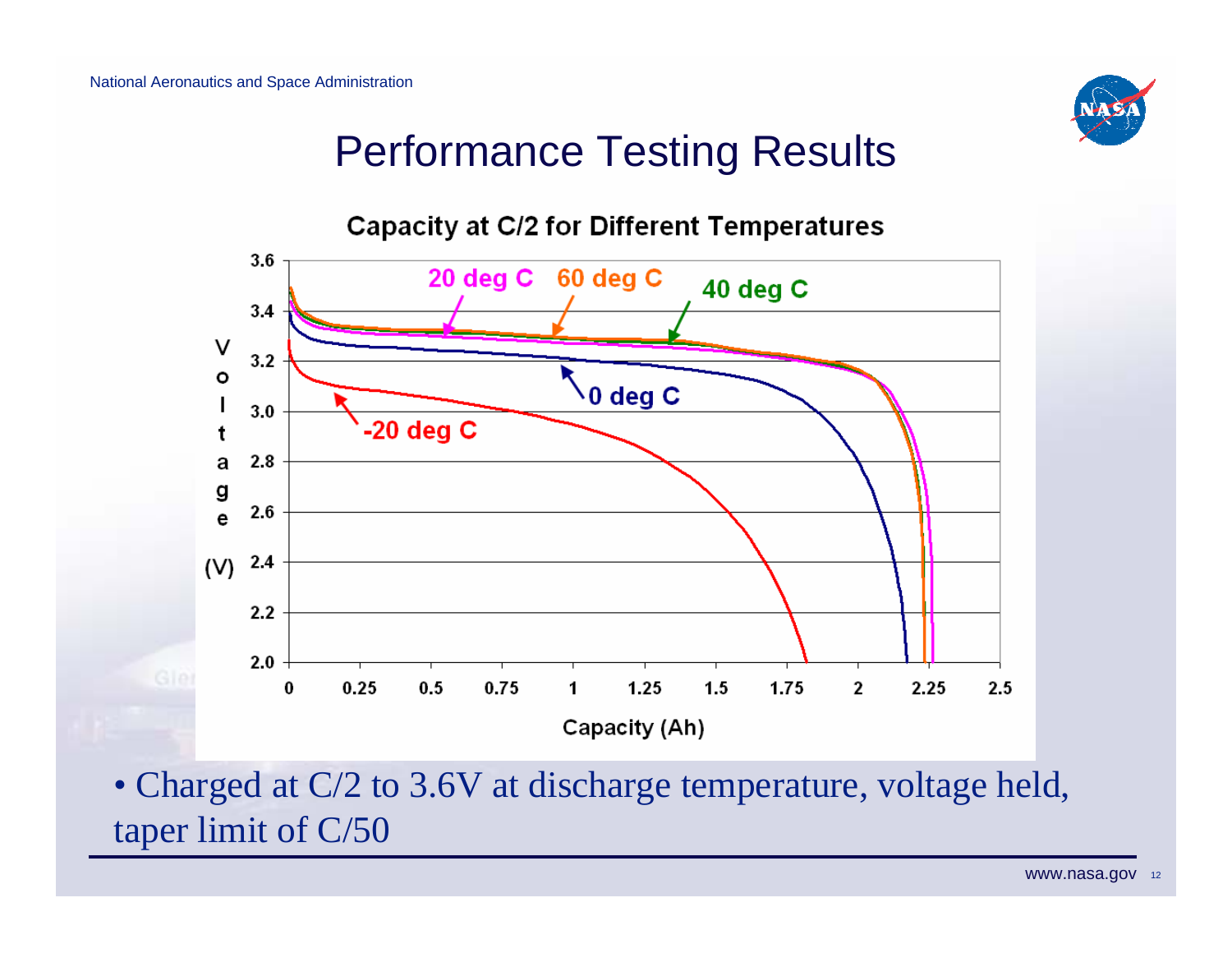



•Charged to 3.6V, voltage held, taper limit of C/50, discharged at C/2 to 2.0V at charge temperature  $\bullet C = 2.3A$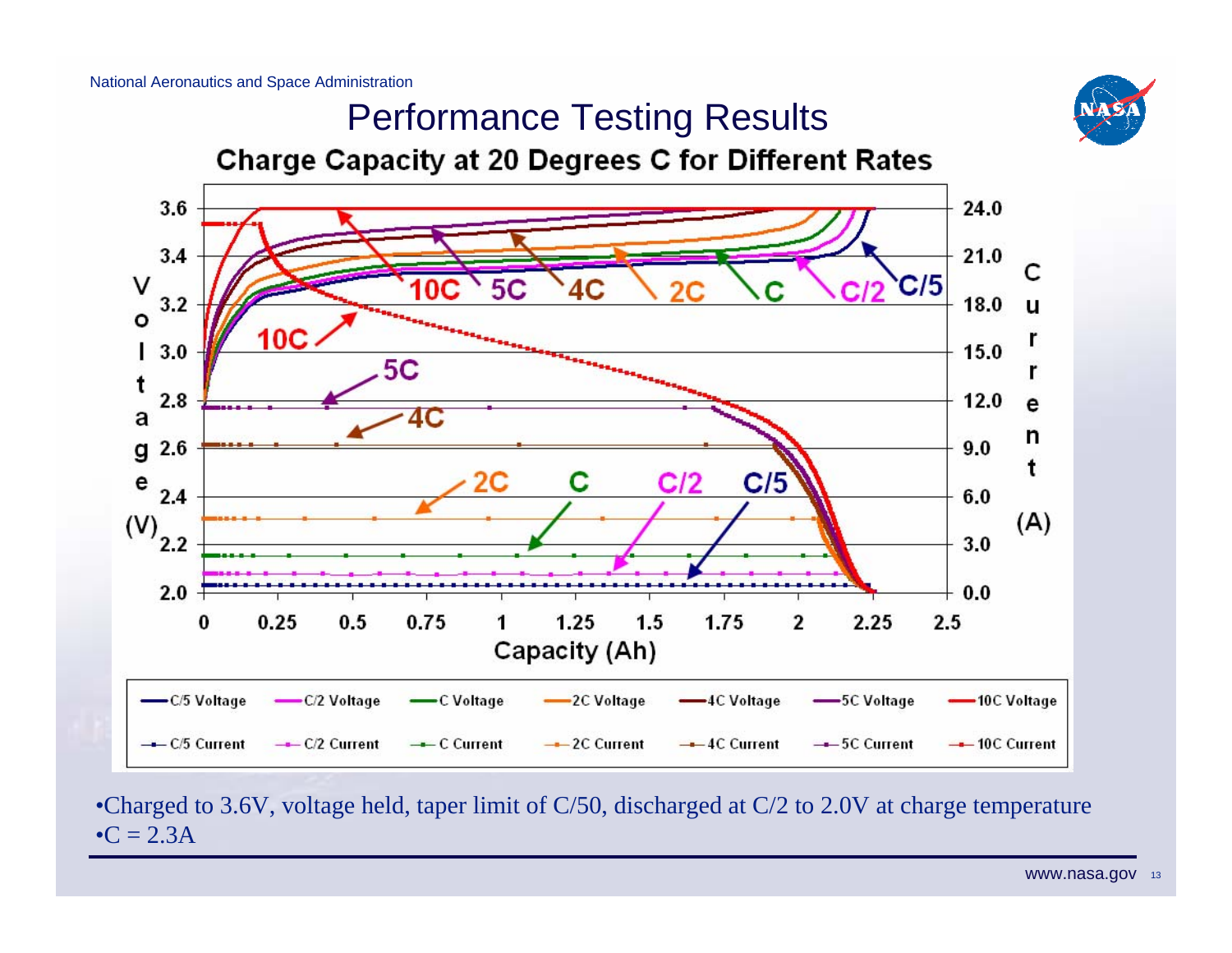

#### Performance Testing Results\***Charge Capacity at -20 Degrees C for Different Rates**



•Charged to 3.6V, voltage held, taper limit of C/50, discharged at C/2 to 2.0V at charge temperature • $C = 2.3 A$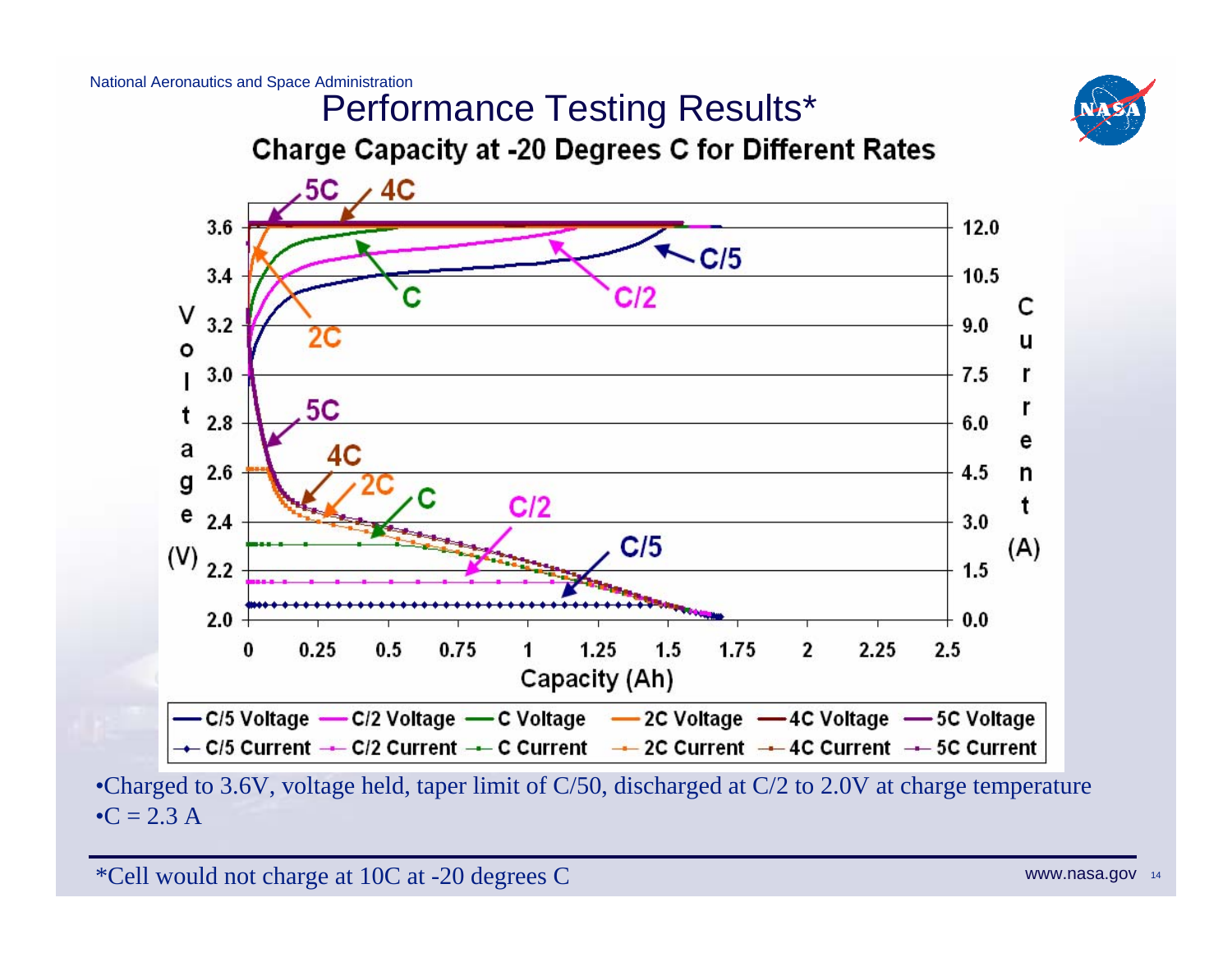

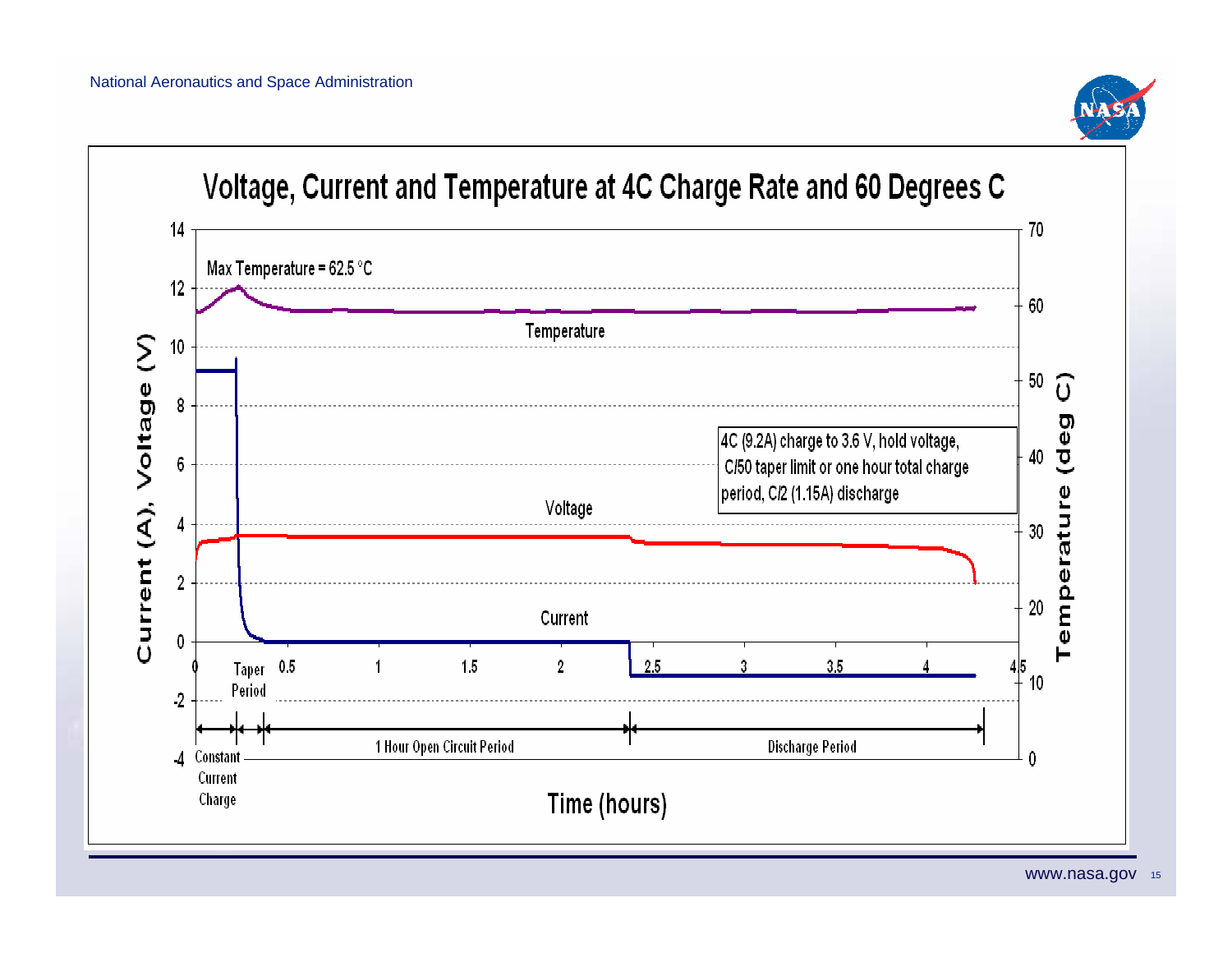

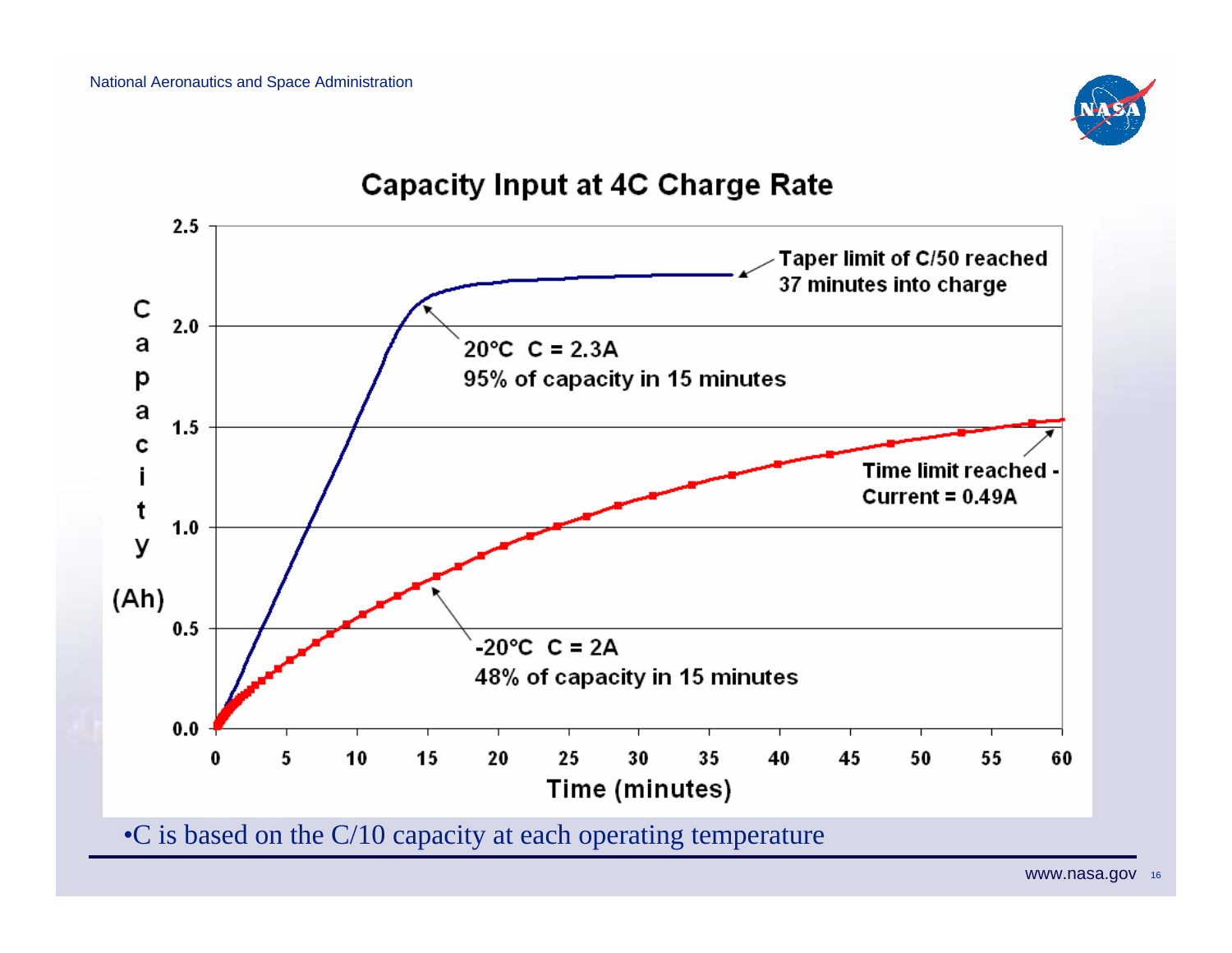# Battery Sizing Results



|                                                     | $20^{\circ}$ C |                             | $-20^{\circ}$ C |                             |
|-----------------------------------------------------|----------------|-----------------------------|-----------------|-----------------------------|
| <b>Mission scenario</b>                             | 8 Hour         | 4 Hour w/15<br>min recharge | 8 Hour          | 4 Hour w/15<br>min recharge |
| <b>Expected capacity</b><br>available per cell (Ah) | 2.25           | 2.14                        | 1.84            | 0.74                        |
| Nominal cell voltage (V)                            | 3.29           | 3.28                        | 3.19            | 3.12                        |
| Number of cells in series                           | 6              | 6                           | 6               | 6                           |
| Number of cells in parallel                         | 18             | 10                          | 22              | 27                          |
| <b>Total number of Cells</b>                        | 108            | 60                          | 132             | 162                         |
| Battery Mass** (kg)                                 | 11             | 6                           | 13              | 16                          |
| <b>Battery Volume** (liters)</b>                    | 11             | 6                           | 14              |                             |

\*Sizing based on capacity delivered at the desired operating temperature for a C/10 and C/5 discharge rate for 8 hour and 4 hour case, respectively. Charging was performed at the discharge temperature. Charge conditions: C/2 to 3.6V, taper limit C/50 or one hour total charge time. Rapid recharge conditions: 4C to 3.6V, voltage held, charge terminated after a total of 15 minutes\*\*Packing factors were applied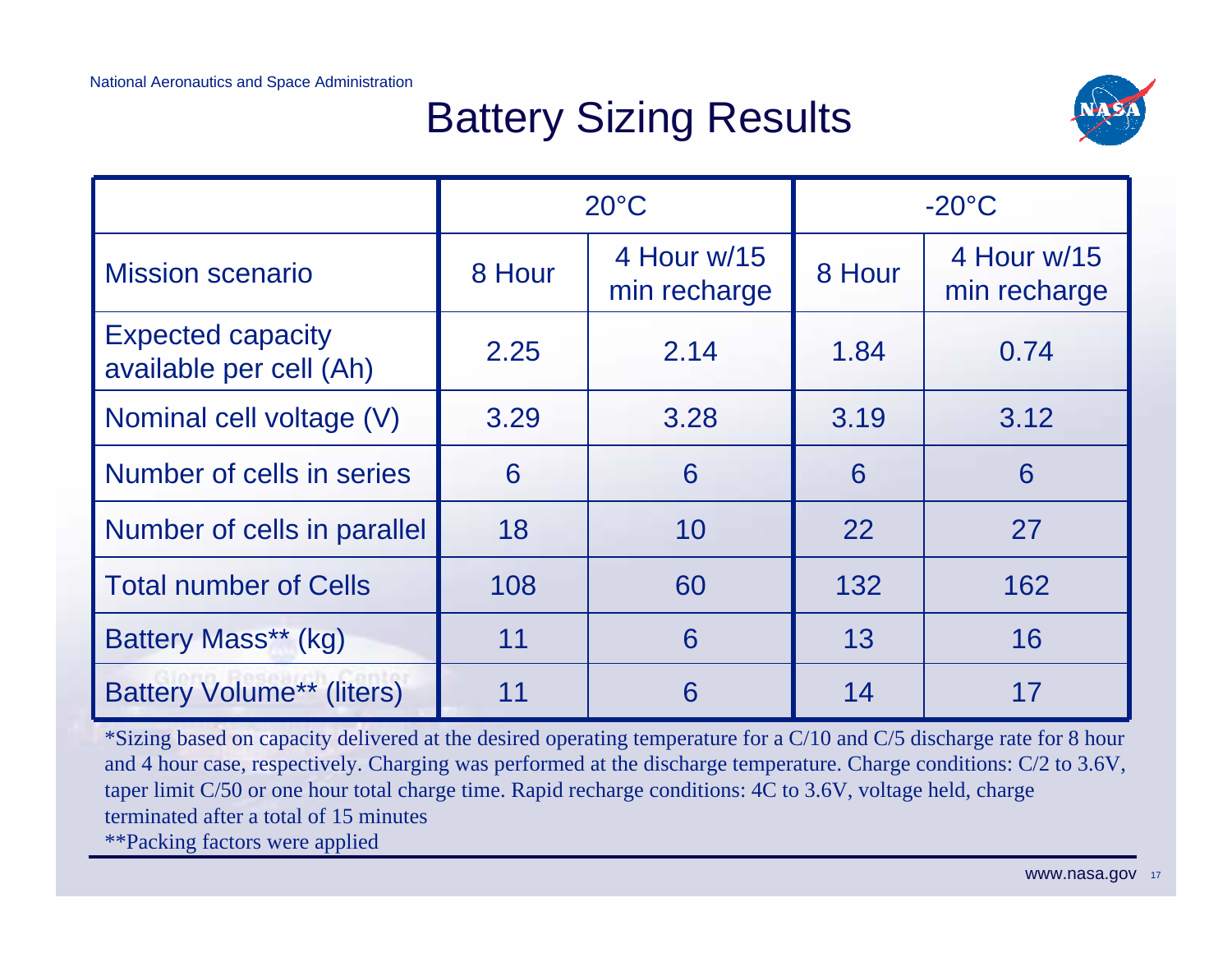

#### Number of Cells Required at -20 Degrees C for **Different Recharge Times**

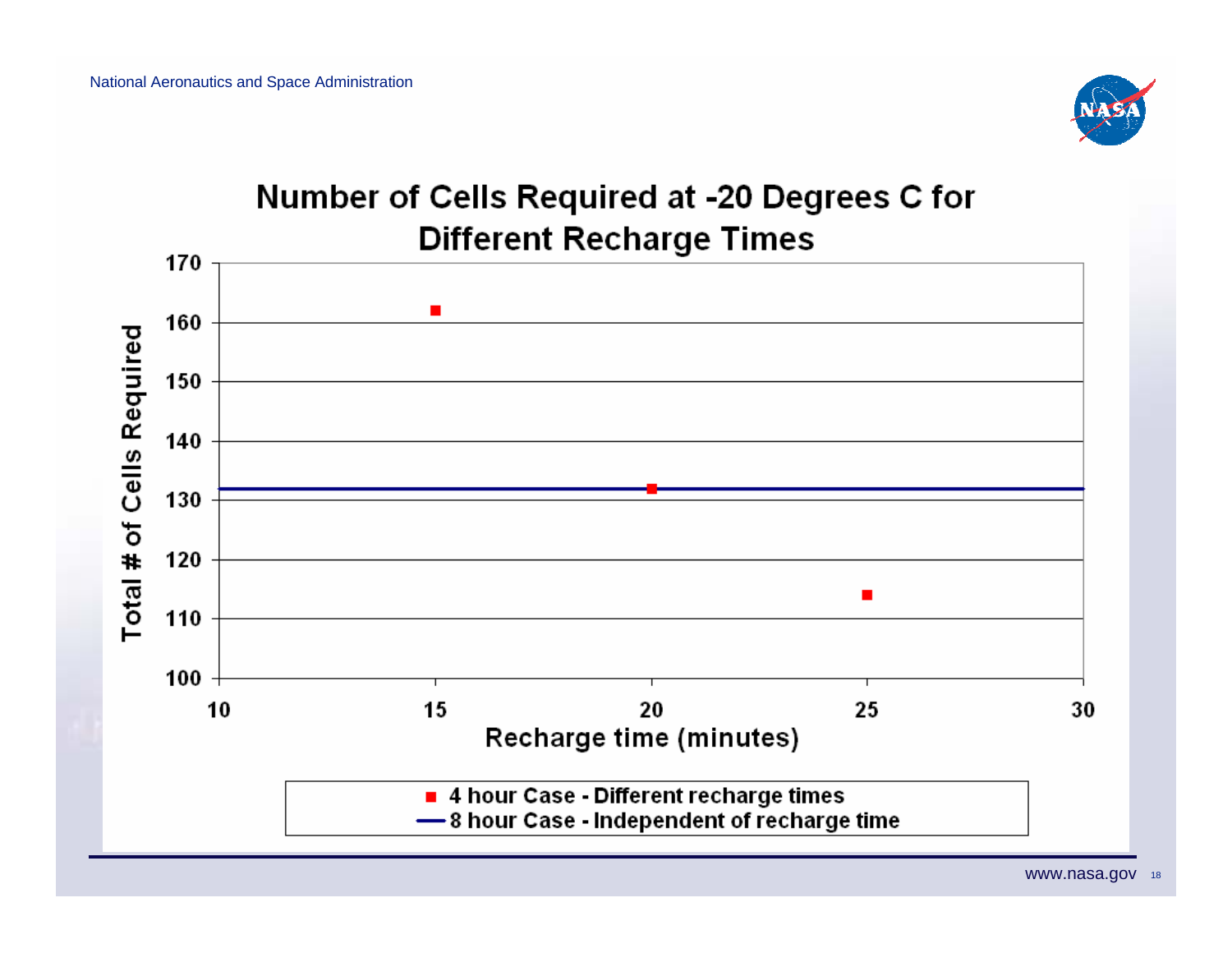

### **Discussion**

- • The A123 cell is not an optimized cell for the 8 hour case. A higher specific energy cell would result in a lower mass battery for the 8 hour case.
- For design for 20°C, the 4 hour rapid recharge case results in a 45% mass savings over the 8 hour case. These mass savings would be lower if a higher specific energy cell is used for the 8 hour case.
	- Operational trade-offs must be performed to weigh the benefit of mass savings versus the added complexity of providing battery recharge capability in the field
- For design for -20°C, the 4 hour rapid recharge case resulted in 23% higher mass than the 8 hour case due to the limited capacity available after the high rate charge at the low temperature
- $\bullet$  Incrementally increasing the charge time results in a lighter battery for the 4 hour case at -20°C (due to increased capacity available for subsequent discharge)
- 8 hour and 4 hour mission profile testing at additional temperatures and life testing to quantify cycle life under mission conditions is ongoing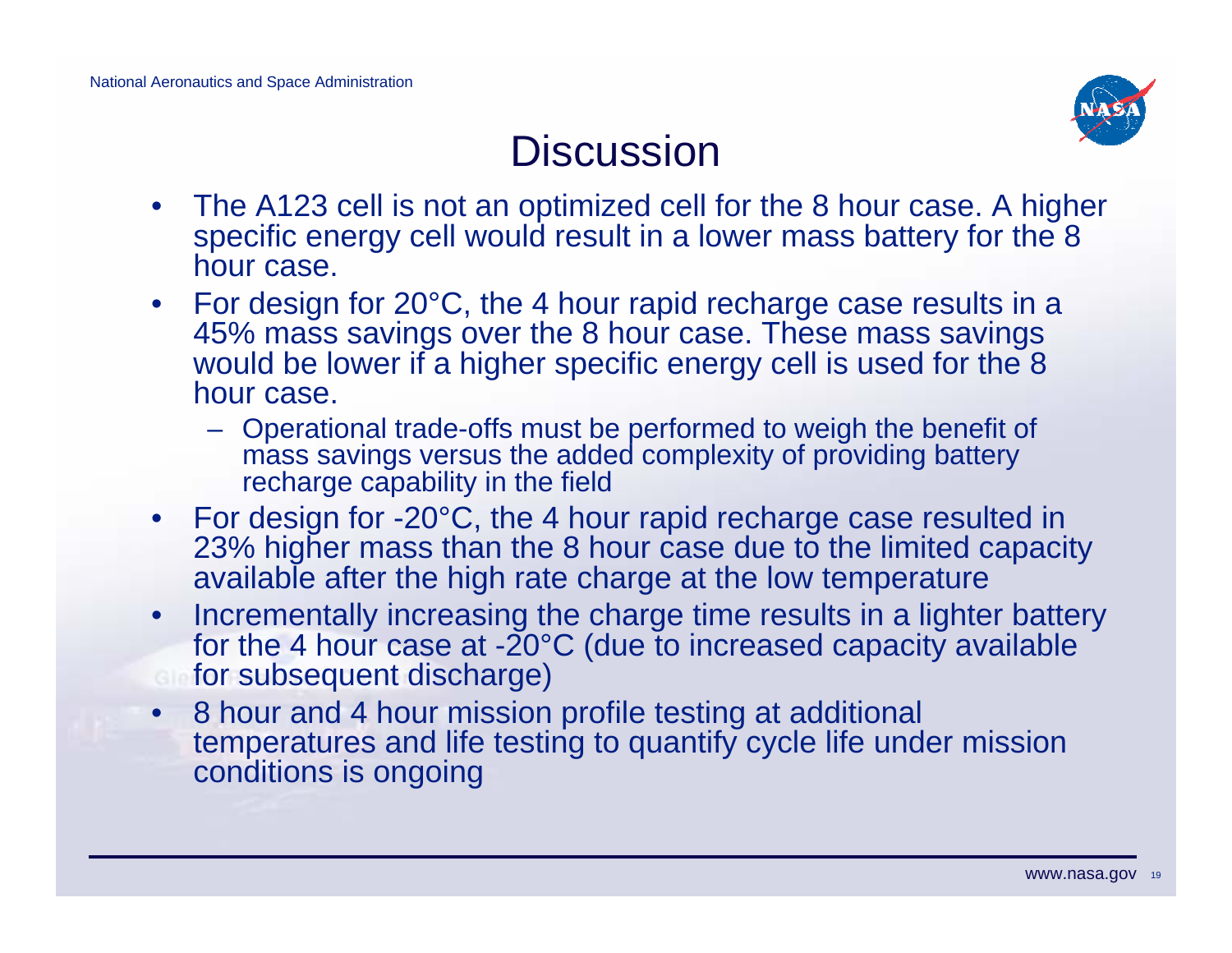

### Beginning of Life Mission Profile Results 8 Hour Case at Different Temperatures

Voltage vs. Mission Time at 20 and -20 Degrees C 8 Hour Case, Single Cell

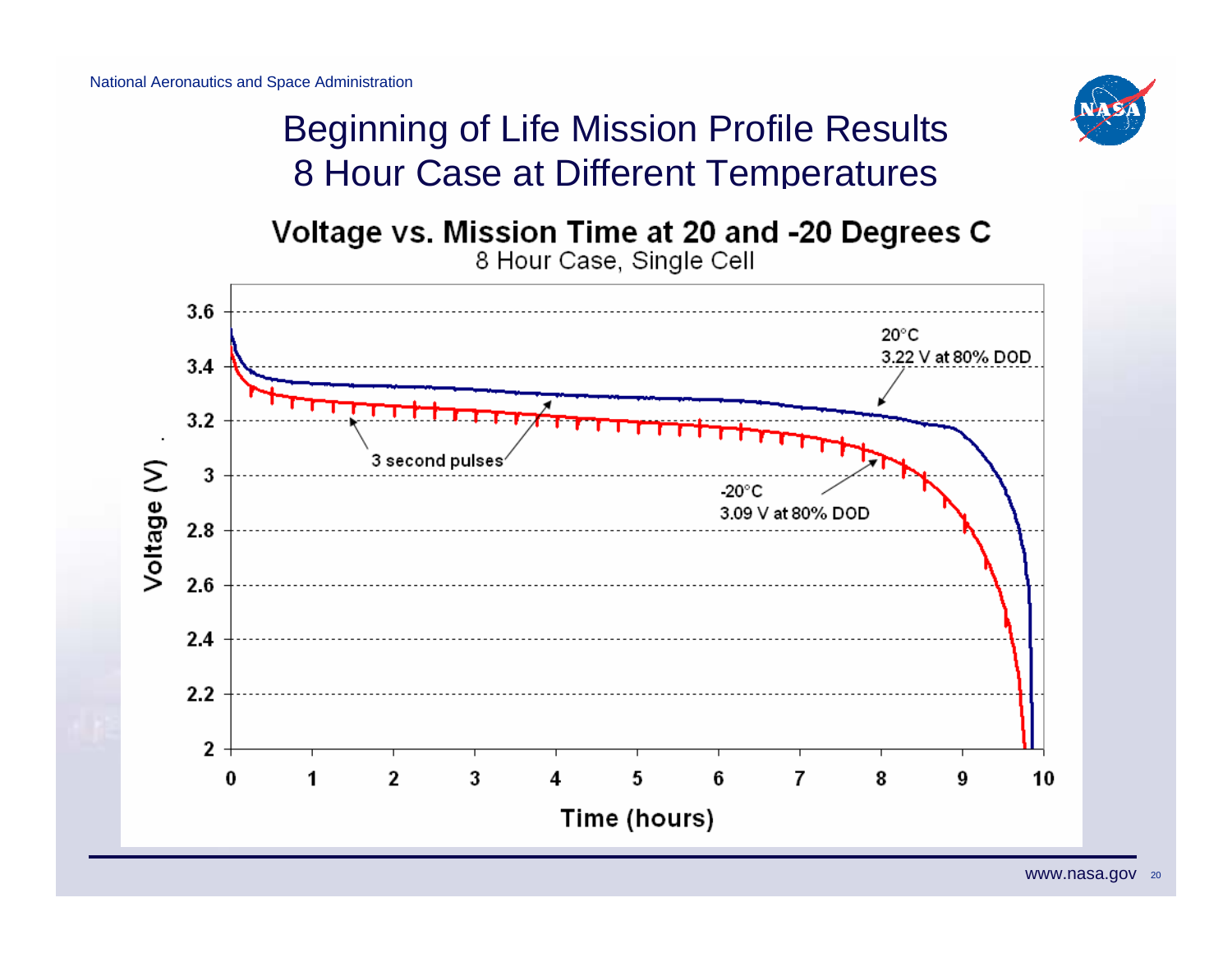

### Beginning of Life Mission Profile Results 4 Hour Rapid Recharge Case at Different Temperatures

#### Voltage vs. Mission Time at 20 and -20 Degrees C



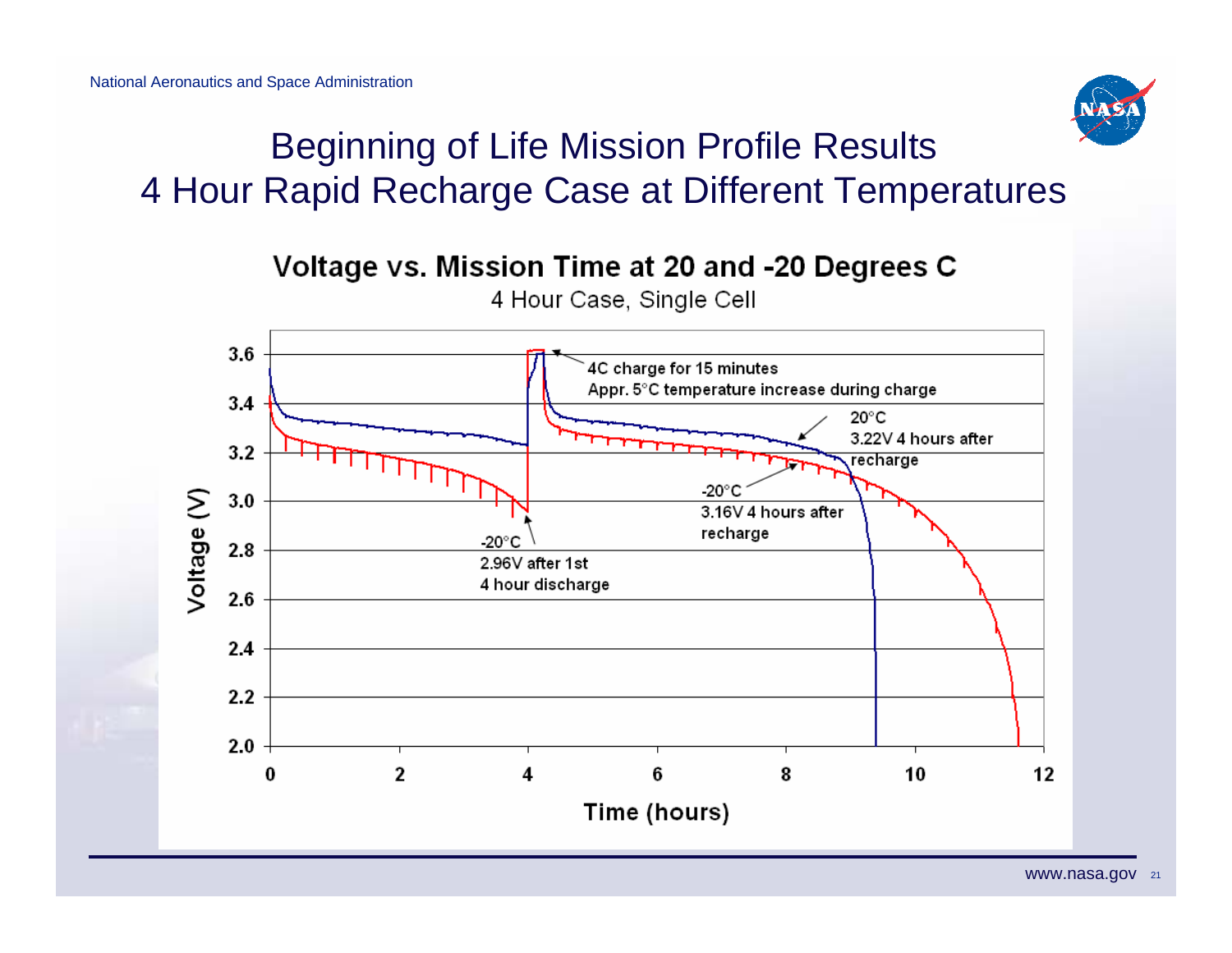

# Summary of EVA Mission Test Results

- A123 Lithium iron phosphate cells can support an EVA mission with a 15 minute recharge at 20°C
	- Results in a lower mass battery for the 4 hour rapid recharge case when compared to the 8 hour case using A123 cells
	- The 8 hour case case is not optimized for mass due to the lower specific energy A123 cells offer when compared to standard Li-ion cells
	- Further studies are needed to assess the mass benefit of the 4 hour rapid recharge case using A123 cells versus an 8 hour case with a cell that offers higher specific energy
- • A123 Lithium iron phosphate cells cannot support an EVA mission that requires a 15 minute recharge at -20°C
	- Recharge time would need to be greater than 20 minutes to equal the mass of an 8 hour battery using A123 cells
	- A cell that offers higher specific energy than the A123 cells would be even lighter than the battery used for the 8 hour case in this study
	- No significant mass savings would be gained while conforming to the rapid recharge time constraints for the mission
- • Cell selection and battery designs can be impacted by mission requirements even within one type of mission
- •Testing is ongoing at other temperatures